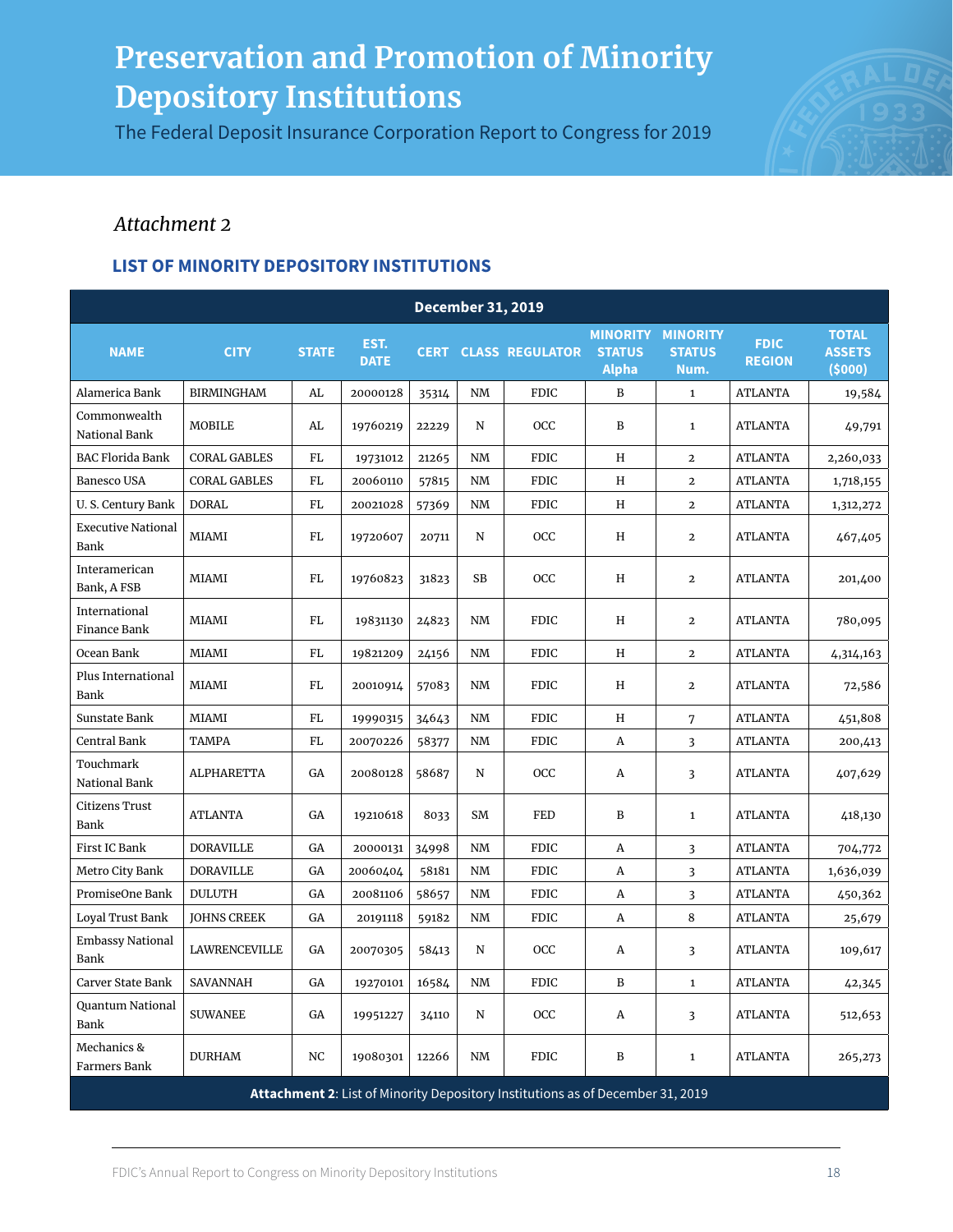The Federal Deposit Insurance Corporation Report to Congress for 2019



|                                                  | <b>December 31, 2019</b> |              |                     |             |           |                                                                                |                                                  |                                          |                              |                                         |  |  |  |
|--------------------------------------------------|--------------------------|--------------|---------------------|-------------|-----------|--------------------------------------------------------------------------------|--------------------------------------------------|------------------------------------------|------------------------------|-----------------------------------------|--|--|--|
| <b>NAME</b>                                      | <b>CITY</b>              | <b>STATE</b> | EST.<br><b>DATE</b> | <b>CERT</b> |           | <b>CLASS REGULATOR</b>                                                         | <b>MINORITY</b><br><b>STATUS</b><br><b>Alpha</b> | <b>MINORITY</b><br><b>STATUS</b><br>Num. | <b>FDIC</b><br><b>REGION</b> | <b>TOTAL</b><br><b>ASSETS</b><br>(5000) |  |  |  |
| Lumbee Guaranty<br>Bank                          | <b>PEMBROKE</b>          | NC           | 19711222            | 20568       | NM        | <b>FDIC</b>                                                                    | N                                                | 4                                        | <b>ATLANTA</b>               | 343,753                                 |  |  |  |
| <b>OPTUS Bank</b>                                | COLUMBIA                 | SC           | 19990326            | 35241       | NM        | <b>FDIC</b>                                                                    | B                                                | $\mathbf{1}$                             | <b>ATLANTA</b>               | 78,131                                  |  |  |  |
| Citizens Bank of<br>Chatsworth                   | <b>CHATSWORTH</b>        | IL           | 19340101            | 10843       | NM        | <b>FDIC</b>                                                                    | A                                                | 3                                        | <b>CHICAGO</b>               | 33,495                                  |  |  |  |
| American Metro<br>Bank                           | <b>CHICAGO</b>           | IL           | 19970129            | 34334       | NM        | <b>FDIC</b>                                                                    | A                                                | 3                                        | <b>CHICAGO</b>               | 80,451                                  |  |  |  |
| <b>GN Bank</b>                                   | <b>CHICAGO</b>           | IL           | 19340101            | 29399       | SB        | OCC                                                                            | B                                                | $\mathbf{1}$                             | <b>CHICAGO</b>               | 137,351                                 |  |  |  |
| International<br><b>Bank of Chicago</b>          | <b>CHICAGO</b>           | IL           | 19921026            | 33708       | NM        | <b>FDIC</b>                                                                    | A                                                | 3                                        | <b>CHICAGO</b>               | 677,878                                 |  |  |  |
| Pacific Global<br>Bank                           | <b>CHICAGO</b>           | IL           | 19951109            | 34089       | SM        | FED                                                                            | А                                                | 3                                        | <b>CHICAGO</b>               | 219,898                                 |  |  |  |
| Millennium Bank                                  | <b>DES PLAINES</b>       | IL.          | 20070702            | 58348       | NM        | <b>FDIC</b>                                                                    | A                                                | 3                                        | <b>CHICAGO</b>               | 153,551                                 |  |  |  |
| Metro Bank                                       | <b>LOUISVILLE</b>        | KY           | 19970106            | 34308       | NM        | <b>FDIC</b>                                                                    | B                                                | 6                                        | CHICAGO                      | 26,311                                  |  |  |  |
| First<br>Independence<br>Bank                    | <b>DETROIT</b>           | MI           | 19700514            | 20179       | NM        | <b>FDIC</b>                                                                    | B                                                | $\mathbf{1}$                             | CHICAGO                      | 295,951                                 |  |  |  |
| Bay Bank                                         | <b>GREEN BAY</b>         | WI           | 19950821            | 34052       | NM        | <b>FDIC</b>                                                                    | ${\bf N}$                                        | 4                                        | <b>CHICAGO</b>               | 108,303                                 |  |  |  |
| Columbia<br>Savings and Loan<br>Association      | <b>MILWAUKEE</b>         | WI           | 19240101            | 28480       | SL        | <b>FDIC</b>                                                                    | B                                                | $\mathbf{1}$                             | <b>CHICAGO</b>               | 21,979                                  |  |  |  |
| Native American<br>Bank, National<br>Association | <b>DENVER</b>            | CO           | 19870727            | 27026       | N         | <b>OCC</b>                                                                     | ${\bf N}$                                        | 4                                        | <b>DALLAS</b>                | 132,849                                 |  |  |  |
| Liberty Bank and<br><b>Trust Company</b>         | <b>NEW ORLEANS</b>       | LA           | 19721116            | 20856       | NM        | <b>FDIC</b>                                                                    | B                                                | $\mathbf{1}$                             | <b>DALLAS</b>                | 601,545                                 |  |  |  |
| Centinel Bank of<br>Taos                         | <b>TAOS</b>              | NM           | 19690301            | 19904       | NM        | <b>FDIC</b>                                                                    | H                                                | $\mathbf{2}$                             | <b>DALLAS</b>                | 279,487                                 |  |  |  |
| FirstBank                                        | <b>ANTLERS</b>           | OK           | 19010101            | 14331       | SM        | FED                                                                            | ${\bf N}$                                        | 4                                        | <b>DALLAS</b>                | 322,210                                 |  |  |  |
| <b>AllNations Bank</b>                           | <b>CALUMET</b>           | OK           | 19010101            | 4051        | SM        | FED                                                                            | N                                                | 4                                        | <b>DALLAS</b>                | 43,346                                  |  |  |  |
| F & M Bank                                       | <b>EDMOND</b>            | OK           | 19020101            | 12761       | $\rm{N}M$ | <b>FDIC</b>                                                                    | N                                                | 4                                        | <b>DALLAS</b>                | 480,916                                 |  |  |  |
| <b>Bank of Grand</b><br>${\rm Lake}$             | <b>GROVE</b>             | OK           | 20050609            | 57915       | NM        | FDIC                                                                           | Η                                                | $\mathbf{2}$                             | DALLAS                       | 170,152                                 |  |  |  |
|                                                  |                          |              |                     |             |           | Attachment 2: List of Minority Depository Institutions as of December 31, 2019 |                                                  |                                          |                              |                                         |  |  |  |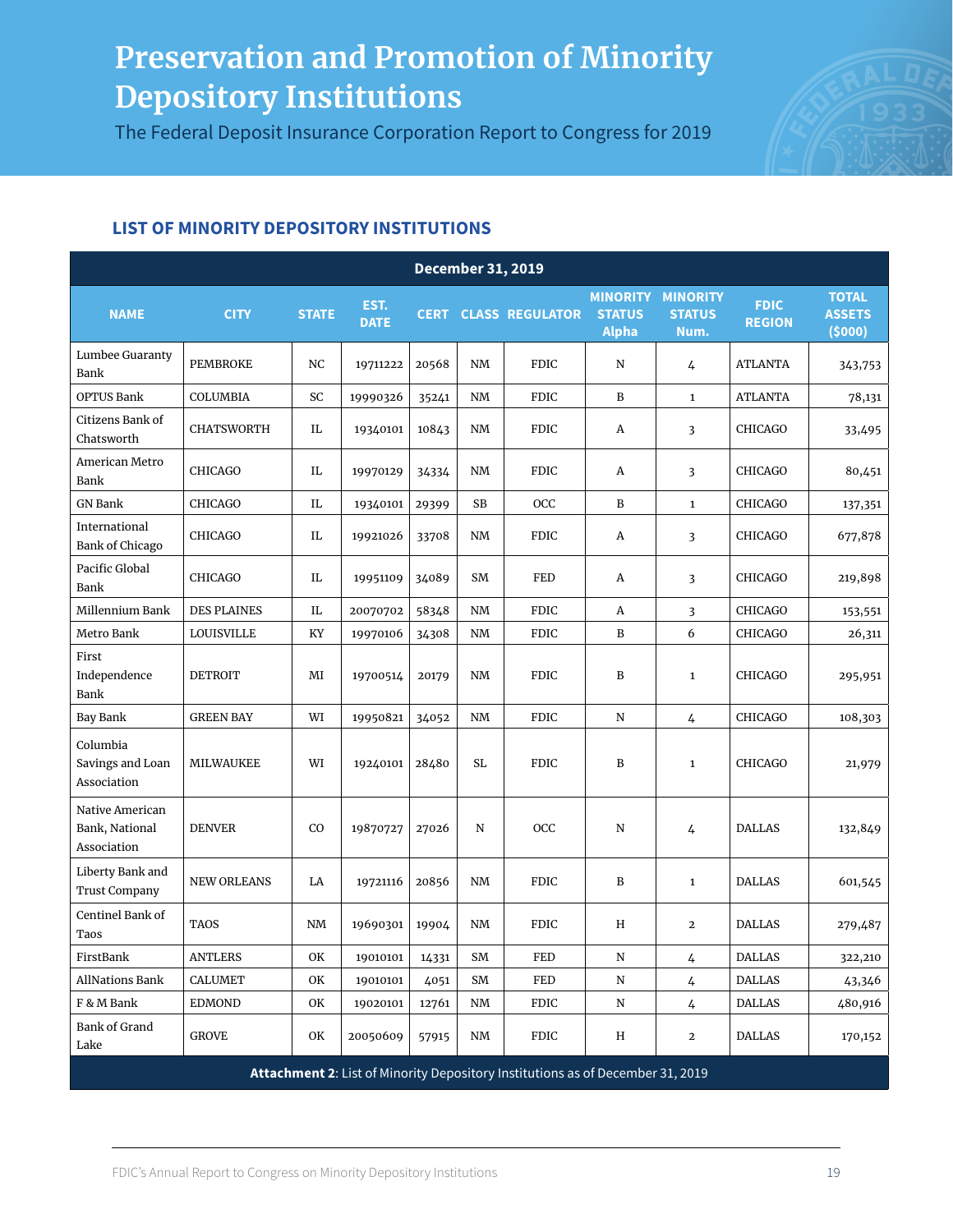The Federal Deposit Insurance Corporation Report to Congress for 2019



| <b>December 31, 2019</b>                                    |                    |              |                     |             |           |                                                                                |                               |                                                   |                              |                                         |  |  |
|-------------------------------------------------------------|--------------------|--------------|---------------------|-------------|-----------|--------------------------------------------------------------------------------|-------------------------------|---------------------------------------------------|------------------------------|-----------------------------------------|--|--|
| <b>NAME</b>                                                 | <b>CITY</b>        | <b>STATE</b> | EST.<br><b>DATE</b> | <b>CERT</b> |           | <b>CLASS REGULATOR</b>                                                         | <b>STATUS</b><br><b>Alpha</b> | <b>MINORITY MINORITY</b><br><b>STATUS</b><br>Num. | <b>FDIC</b><br><b>REGION</b> | <b>TOTAL</b><br><b>ASSETS</b><br>(5000) |  |  |
| <b>Bank of Cherokee</b><br>County                           | <b>HULBERT</b>     | OK           | 19081201            | 2327        | SM        | FED                                                                            | N                             | 4                                                 | <b>DALLAS</b>                | 118,707                                 |  |  |
| <b>Gateway First</b><br>Bank                                | <b>JENKS</b>       | OK           | 19350503            | 15118       | <b>NM</b> | <b>FDIC</b>                                                                    | N                             | 4                                                 | <b>DALLAS</b>                | 1,498,327                               |  |  |
| Bank 2                                                      | OKLAHOMA CITY      | OK           | 19030101            | 11521       | SM        | FED                                                                            | ${\bf N}$                     | 4                                                 | <b>DALLAS</b>                | 198,963                                 |  |  |
| <b>First Security</b><br><b>Bank and Trust</b><br>Company   | OKLAHOMA CITY      | OK           | 19510406            | 17001       | NM        | <b>FDIC</b>                                                                    | B                             | $\mathbf{1}$                                      | <b>DALLAS</b>                | 55,713                                  |  |  |
| <b>First National</b><br><b>Bank and Trust</b><br>Company   | <b>SHAWNEE</b>     | OK           | 19841029            | 25738       | N         | OCC                                                                            | N                             | 4                                                 | <b>DALLAS</b>                | 243,644                                 |  |  |
| <b>Bank of Commerce</b>                                     | <b>STILWELL</b>    | <b>OK</b>    | 19030203            | 2320        | <b>NM</b> | <b>FDIC</b>                                                                    | ${\bf N}$                     | 4                                                 | <b>DALLAS</b>                | 131,854                                 |  |  |
| Oklahoma State<br>Bank                                      | <b>VINITA</b>      | OK           | 19380713            | 15611       | NM        | <b>FDIC</b>                                                                    | N                             | 4                                                 | <b>DALLAS</b>                | 154,754                                 |  |  |
| Tri-State Bank of<br>Memphis                                | <b>MEMPHIS</b>     | <b>TN</b>    | 19461216            | 16511       | <b>NM</b> | <b>FDIC</b>                                                                    | B                             | $\mathbf{1}$                                      | <b>DALLAS</b>                | 85,617                                  |  |  |
| <b>Citizens Savings</b><br><b>Bank and Trust</b><br>Company | <b>NASHVILLE</b>   | TN           | 19040104            | 10319       | <b>NM</b> | <b>FDIC</b>                                                                    | B                             | $\mathbf{1}$                                      | <b>DALLAS</b>                | 97,321                                  |  |  |
| International<br><b>Bank of Commerce</b>                    | <b>BROWNSVILLE</b> | TX           | 19841009            | 25679       | <b>NM</b> | <b>FDIC</b>                                                                    | H                             | $\overline{2}$                                    | <b>DALLAS</b>                | 1,074,874                               |  |  |
| One World Bank                                              | <b>DALLAS</b>      | TX           | 20050404            | 57901       | <b>NM</b> | <b>FDIC</b>                                                                    | Α                             | 3                                                 | <b>DALLAS</b>                | 106,645                                 |  |  |
| State Bank of<br>Texas                                      | <b>DALLAS</b>      | TX           | 19871019            | 27074       | NM        | <b>FDIC</b>                                                                    | Α                             | 3                                                 | <b>DALLAS</b>                | 853,091                                 |  |  |
| United Bank of El<br>Paso del Norte                         | <b>EL PASO</b>     | TX           | 20010501            | 57119       | SM        | FED                                                                            | H                             | $\mathbf{2}$                                      | <b>DALLAS</b>                | 236,063                                 |  |  |
| Freedom Bank                                                | <b>FREER</b>       | TX           | 19580712            | 17881       | NM        | <b>FDIC</b>                                                                    | H                             | $\mathbf{2}$                                      | <b>DALLAS</b>                | 48,148                                  |  |  |
| American First<br>National Bank                             | <b>HOUSTON</b>     | TX           | 19980518            | 34656       | N         | OCC                                                                            | Α                             | 3                                                 | <b>DALLAS</b>                | 1,904,248                               |  |  |
| Golden Bank,<br>National<br>Association                     | <b>HOUSTON</b>     | TX           | 19850503            | 26223       | N         | OCC                                                                            | A                             | 3                                                 | DALLAS                       | 1,022,609                               |  |  |
| Southwestern<br>National Bank                               | <b>HOUSTON</b>     | TX           | 19971103            | 34319       | N         | OCC                                                                            | A                             | 3                                                 | <b>DALLAS</b>                | 590,447                                 |  |  |
| <b>Unity National</b><br><b>Bank of Houston</b>             | <b>HOUSTON</b>     | TX           | 19850801            | 26351       | ${\bf N}$ | OCC                                                                            | B                             | $\mathbf{1}$                                      | <b>DALLAS</b>                | 106,140                                 |  |  |
|                                                             |                    |              |                     |             |           | Attachment 2: List of Minority Depository Institutions as of December 31, 2019 |                               |                                                   |                              |                                         |  |  |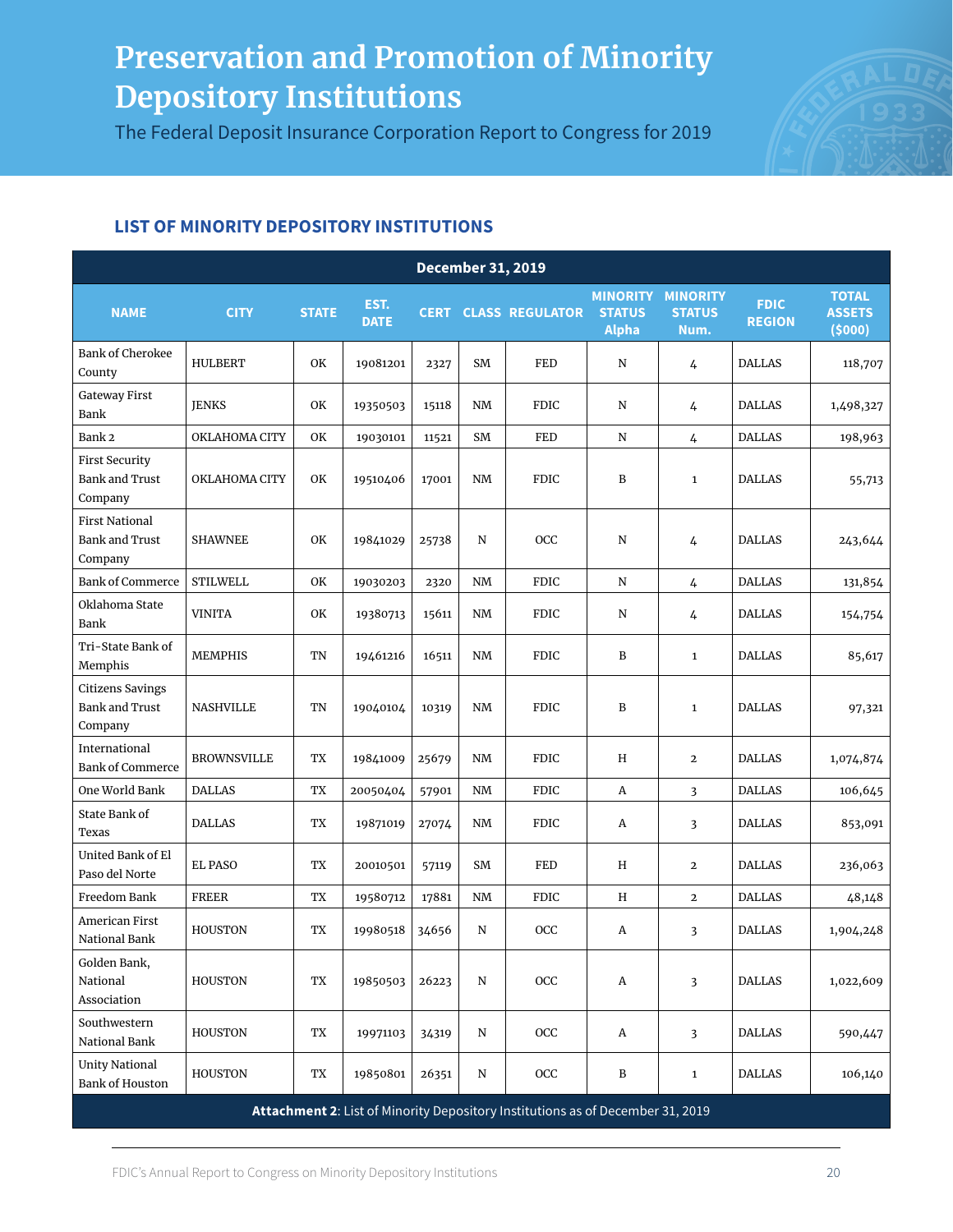The Federal Deposit Insurance Corporation Report to Congress for 2019



| <b>December 31, 2019</b>                 |                     |              |                     |       |                        |                                                                                |                                                  |                                          |                               |                                         |  |  |
|------------------------------------------|---------------------|--------------|---------------------|-------|------------------------|--------------------------------------------------------------------------------|--------------------------------------------------|------------------------------------------|-------------------------------|-----------------------------------------|--|--|
| <b>NAME</b>                              | <b>CITY</b>         | <b>STATE</b> | EST.<br><b>DATE</b> |       |                        | <b>CERT CLASS REGULATOR</b>                                                    | <b>MINORITY</b><br><b>STATUS</b><br><b>Alpha</b> | <b>MINORITY</b><br><b>STATUS</b><br>Num. | <b>FDIC</b><br><b>REGION</b>  | <b>TOTAL</b><br><b>ASSETS</b><br>(5000) |  |  |
| Commerce Bank                            | LAREDO              | TX           | 19820331            | 23772 | $\text{N}\text{M}$     | <b>FDIC</b>                                                                    | $\, {\rm H}$                                     | $\mathbf{2}$                             | <b>DALLAS</b>                 | 508,218                                 |  |  |
| Falcon<br>International<br><b>Bank</b>   | LAREDO              | TX           | 19861210            | 26856 | <b>NM</b>              | <b>FDIC</b>                                                                    | H                                                | $\overline{2}$                           | <b>DALLAS</b>                 | 1,294,446                               |  |  |
| International<br><b>Bank of Commerce</b> | LAREDO              | TX           | 19660902            | 19629 | <b>NM</b>              | <b>FDIC</b>                                                                    | H                                                | $\mathbf{2}$                             | <b>DALLAS</b>                 | 8,724,864                               |  |  |
| Bank of South<br>Texas                   | <b>MCALLEN</b>      | TX           | 19860708            | 26727 | <b>NM</b>              | <b>FDIC</b>                                                                    | H                                                | $\mathbf{2}$                             | <b>DALLAS</b>                 | 137,980                                 |  |  |
| Greater State Bank                       | <b>MCALLEN</b>      | TX           | 19740101            | 31762 | <b>NM</b>              | <b>FDIC</b>                                                                    | H                                                | $\mathbf{2}$                             | <b>DALLAS</b>                 | 89,273                                  |  |  |
| Rio Bank                                 | <b>MCALLEN</b>      | TX           | 19850211            | 25886 | <b>NM</b>              | <b>FDIC</b>                                                                    | H                                                | 7                                        | <b>DALLAS</b>                 | 544,956                                 |  |  |
| <b>Texas National</b><br>Bank            | <b>MERCEDES</b>     | TX           | 19201126            | 3337  | N                      | OCC                                                                            | H                                                | $\mathbf{2}$                             | <b>DALLAS</b>                 | 330,035                                 |  |  |
| <b>Lone Star National</b><br>Bank        | <b>PHARR</b>        | TX           | 19830124            | 24347 | N                      | OCC                                                                            | H                                                | $\mathbf{2}$                             | <b>DALLAS</b>                 | 2,418,865                               |  |  |
| Citizens State<br>Bank                   | <b>ROMA</b>         | TX           | 19780515            | 22657 | NM                     | <b>FDIC</b>                                                                    | H                                                | $\mathbf{2}$                             | <b>DALLAS</b>                 | 87,941                                  |  |  |
| First State Bank                         | SHALLOWATER         | TX           | 19601008            | 18301 | <b>NM</b>              | <b>FDIC</b>                                                                    | Α                                                | 3                                        | <b>DALLAS</b>                 | 95,194                                  |  |  |
| Wallis Bank                              | <b>WALLIS</b>       | TX           | 19721028            | 20845 | <b>NM</b>              | <b>FDIC</b>                                                                    | Α                                                | 3                                        | <b>DALLAS</b>                 | 796,690                                 |  |  |
| International<br><b>Bank of Commerce</b> | ZAPATA              | TX           | 19840206            | 24961 | <b>NM</b>              | <b>FDIC</b>                                                                    | H                                                | $\mathbf{2}$                             | <b>DALLAS</b>                 | 384,273                                 |  |  |
| Zapata National<br>Bank                  | ZAPATA              | TX           | 19611116            | 18454 | N                      | OCC                                                                            | H                                                | $\mathbf{2}$                             | <b>DALLAS</b>                 | 86,614                                  |  |  |
| Pinnacle Bank                            | <b>MARSHALLTOWN</b> | IA           | 19270505            | 252   | SM                     | FED                                                                            | N                                                | 4                                        | <b>KANSAS</b><br><b>CITY</b>  | 215,130                                 |  |  |
| CBW Bank                                 | <b>WEIR</b>         | KS           | 18920101            | 13959 | <b>NM</b>              | FDIC                                                                           | A                                                | 3                                        | <b>KANSAS</b><br><b>CITY</b>  | 86,916                                  |  |  |
| Woodlands<br>National Bank               | <b>HINCKLEY</b>     | MN           | 19081001            | 1417  | N                      | OCC                                                                            | N                                                | 4                                        | <b>KANSAS</b><br><b>CITY</b>  | 207,944                                 |  |  |
| People's Bank of<br>Seneca               | <b>SENECA</b>       | MO           | 19960315            | 34146 | NM                     | <b>FDIC</b>                                                                    | N                                                | 4                                        | <b>KANSAS</b><br>${\rm CITY}$ | 238,507                                 |  |  |
| Turtle Mountain<br>State Bank            | <b>BELCOURT</b>     | <b>ND</b>    | 20071203            | 58586 | NM                     | <b>FDIC</b>                                                                    | N                                                | 4                                        | <b>KANSAS</b><br>$\rm CITY$   | 35,753                                  |  |  |
| <b>Industrial Bank</b>                   | WASHINGTON          | $_{\rm DC}$  | 19340818            | 14679 | $\mathrm{N}\mathrm{M}$ | <b>FDIC</b>                                                                    | B                                                | $\mathbf{1}$                             | NEW YORK                      | 530,840                                 |  |  |
|                                          |                     |              |                     |       |                        | Attachment 2: List of Minority Depository Institutions as of December 31, 2019 |                                                  |                                          |                               |                                         |  |  |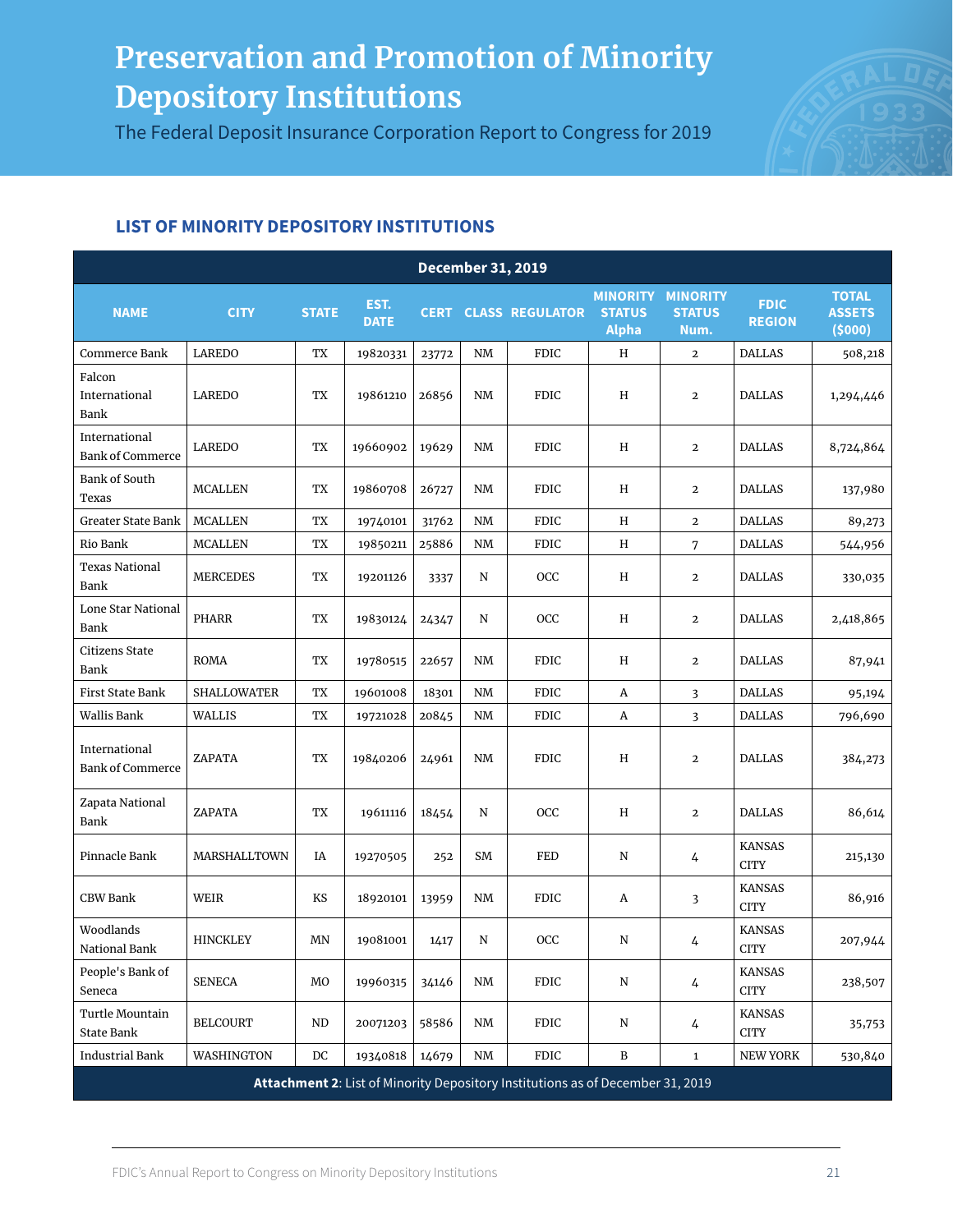The Federal Deposit Insurance Corporation Report to Congress for 2019



| <b>December 31, 2019</b>                      |                    |              |                     |             |                        |                                                                                |                                                  |                                          |                              |                                         |  |
|-----------------------------------------------|--------------------|--------------|---------------------|-------------|------------------------|--------------------------------------------------------------------------------|--------------------------------------------------|------------------------------------------|------------------------------|-----------------------------------------|--|
| <b>NAME</b>                                   | <b>CITY</b>        | <b>STATE</b> | EST.<br><b>DATE</b> | <b>CERT</b> |                        | <b>CLASS REGULATOR</b>                                                         | <b>MINORITY</b><br><b>STATUS</b><br><b>Alpha</b> | <b>MINORITY</b><br><b>STATUS</b><br>Num. | <b>FDIC</b><br><b>REGION</b> | <b>TOTAL</b><br><b>ASSETS</b><br>(5000) |  |
| Leader Bank,<br>National<br>Association       | <b>ARLINGTON</b>   | MA           | 20020508            | 57134       | N                      | OCC                                                                            | Α                                                | 3                                        | <b>NEW YORK</b>              | 1,583,299                               |  |
| The Harbor Bank<br>of Maryland                | <b>BALTIMORE</b>   | MD           | 19820913            | 24015       | NM                     | <b>FDIC</b>                                                                    | B                                                | 6                                        | <b>NEW YORK</b>              | 311,321                                 |  |
| KEB Hana Bank<br>USA, National<br>Association | <b>FORT LEE</b>    | NJ           | 19860916            | 26790       | N                      | OCC                                                                            | Α                                                | 3                                        | <b>NEW YORK</b>              | 243,086                                 |  |
| New Millennium<br>Bank                        | <b>FORT LEE</b>    | NJ           | 19990719            | 35151       | NM                     | <b>FDIC</b>                                                                    | A                                                | 8                                        | <b>NEW YORK</b>              | 389,647                                 |  |
| Ponce Bank                                    | <b>BRONX</b>       | NY           | 19600331            | 31189       | SB                     | OCC                                                                            | H                                                | 7                                        | <b>NEW YORK</b>              | 1,051,663                               |  |
| Amerasia Bank                                 | <b>FLUSHING</b>    | NY           | 19880620            | 27267       | NM                     | <b>FDIC</b>                                                                    | A                                                | 3                                        | <b>NEW YORK</b>              | 691,915                                 |  |
| NewBank                                       | <b>FLUSHING</b>    | NY           | 20060929            | 58203       | NM                     | <b>FDIC</b>                                                                    | Α                                                | 3                                        | <b>NEW YORK</b>              | 451,432                                 |  |
| Abacus Federal<br>Savings Bank                | <b>NEW YORK</b>    | NY           | 19841129            | 32257       | SB                     | OCC                                                                            | A                                                | 3                                        | <b>NEW YORK</b>              | 353,374                                 |  |
| Carver Federal<br>Savings Bank                | <b>NEW YORK</b>    | NY           | 19480101            | 30394       | <b>SB</b>              | OCC                                                                            | B                                                | 6                                        | <b>NEW YORK</b>              | 571,987                                 |  |
| Eastbank,<br>National<br>Association          | <b>NEW YORK</b>    | NY           | 19841126            | 25749       | N                      | OCC                                                                            | Α                                                | $\overline{\mathbf{3}}$                  | <b>NEW YORK</b>              | 175,530                                 |  |
| Global Bank                                   | <b>NEW YORK</b>    | NY           | 20070312            | 58263       | NM                     | <b>FDIC</b>                                                                    | Α                                                | 3                                        | <b>NEW YORK</b>              | 202,466                                 |  |
| Piermont Bank                                 | <b>NEW YORK</b>    | NY           | 20190701            | 59154       | NM                     | <b>FDIC</b>                                                                    | Α                                                | 8                                        | <b>NEW YORK</b>              | 45,298                                  |  |
| Popular Bank                                  | <b>NEW YORK</b>    | NY           | 19990102            | 34967       | SM                     | <b>FED</b>                                                                     | Η                                                | $\overline{7}$                           | <b>NEW YORK</b>              | 10,055,910                              |  |
| Shinhan Bank<br>America                       | <b>NEW YORK</b>    | NY           | 19901018            | 33188       | NM                     | <b>FDIC</b>                                                                    | A                                                | 8                                        | <b>NEW YORK</b>              | 1,627,721                               |  |
| <b>United Orient</b><br>Bank                  | <b>NEW YORK</b>    | NY           | 19810409            | 23373       | NM                     | <b>FDIC</b>                                                                    | A                                                | 3                                        | <b>NEW YORK</b>              | 82,908                                  |  |
| Noah Bank                                     | <b>ELKINS PARK</b> | PA           | 20060717            | 58196       | $\mathbf{N}\mathbf{M}$ | <b>FDIC</b>                                                                    | A                                                | 3                                        | <b>NEW YORK</b>              | 390,453                                 |  |
| Asian Bank                                    | PHILADELPHIA       | PA           | 19990609            | 34759       | SM                     | FED                                                                            | A                                                | 3                                        | <b>NEW YORK</b>              | 238,451                                 |  |
| United Bank of<br>Philadelphia                | PHILADELPHIA       | PA           | 19920323            | 33568       | NM                     | FDIC                                                                           | B                                                | $\mathbf{1}$                             | <b>NEW YORK</b>              | 49,442                                  |  |
| Banco Popular de<br>Puerto Rico               | <b>HATO REY</b>    | PR           | 19990102            | 34968       | SM                     | FED                                                                            | Η                                                | 7                                        | <b>NEW YORK</b>              | 41,627,000                              |  |
|                                               |                    |              |                     |             |                        | Attachment 2: List of Minority Depository Institutions as of December 31, 2019 |                                                  |                                          |                              |                                         |  |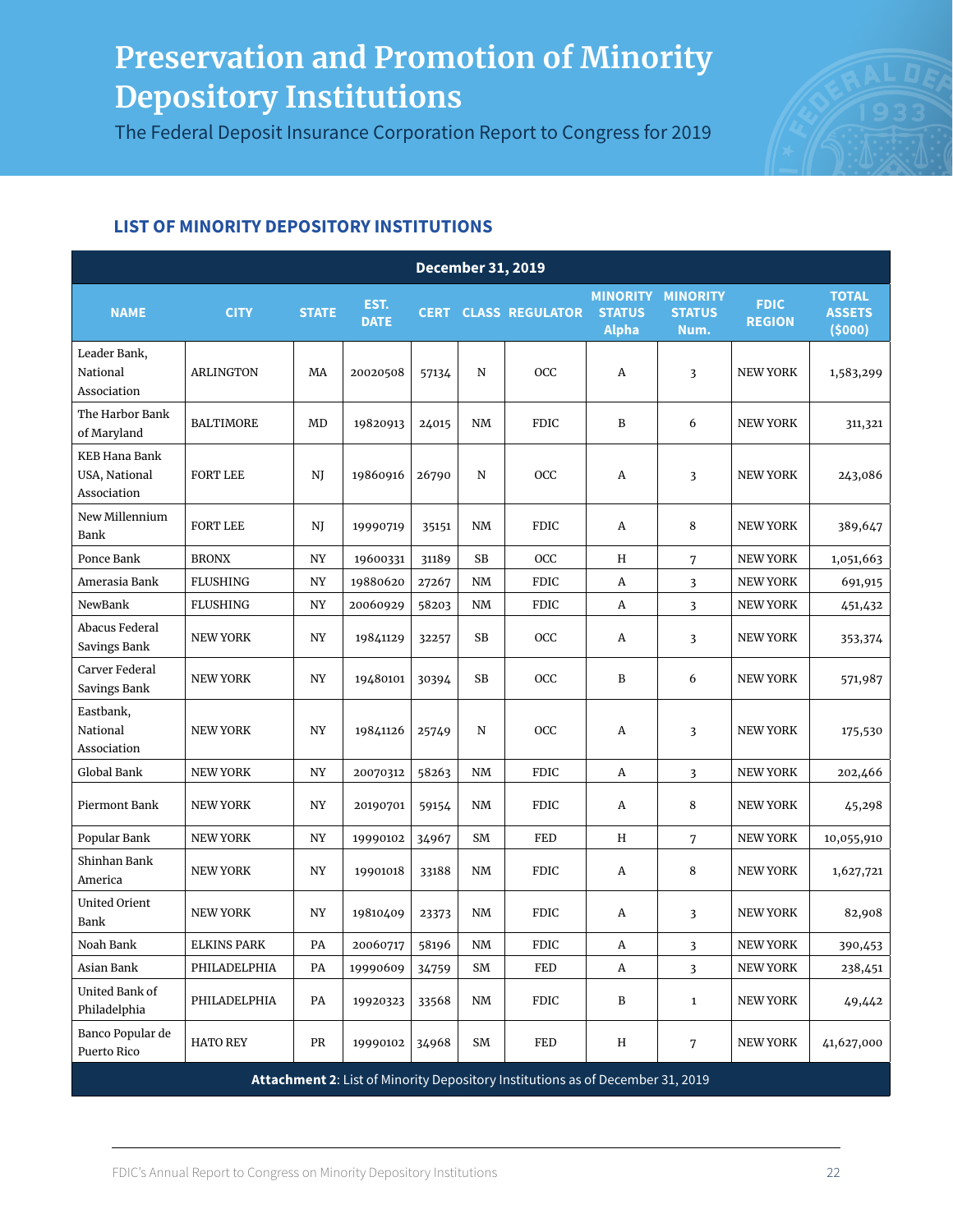The Federal Deposit Insurance Corporation Report to Congress for 2019



| <b>December 31, 2019</b>                  |                                   |              |                     |             |           |                                                                                |                                                  |                                          |                                |                                         |  |  |
|-------------------------------------------|-----------------------------------|--------------|---------------------|-------------|-----------|--------------------------------------------------------------------------------|--------------------------------------------------|------------------------------------------|--------------------------------|-----------------------------------------|--|--|
| <b>NAME</b>                               | <b>CITY</b>                       | <b>STATE</b> | EST.<br><b>DATE</b> | <b>CERT</b> |           | <b>CLASS REGULATOR</b>                                                         | <b>MINORITY</b><br><b>STATUS</b><br><b>Alpha</b> | <b>MINORITY</b><br><b>STATUS</b><br>Num. | <b>FDIC</b><br><b>REGION</b>   | <b>TOTAL</b><br><b>ASSETS</b><br>(5000) |  |  |
| Banco Santander<br>Puerto Rico            | <b>SAN JUAN</b>                   | PR           | 19721002            | 20828       | NM        | <b>FDIC</b>                                                                    | Η                                                | 7                                        | <b>NEW YORK</b>                | 6,005,654                               |  |  |
| Oriental Bank                             | <b>SAN JUAN</b>                   | PR           | 19650325            | 31469       | <b>NM</b> | <b>FDIC</b>                                                                    | H                                                | 7                                        | <b>NEW YORK</b>                | 9,253,736                               |  |  |
| FirstBank Puerto<br>Rico                  | <b>SANTURCE</b>                   | PR           | 19490117            | 30387       | NM        | <b>FDIC</b>                                                                    | Η                                                | 7                                        | <b>NEW YORK</b>                | 12,597,360                              |  |  |
| <b>First Commercial</b><br>Bank (USA)     | ALHAMBRA                          | CA           | 19970520            | 34496       | NM        | <b>FDIC</b>                                                                    | Α                                                | 8                                        | <b>SAN</b><br><b>FRANCISCO</b> | 692,103                                 |  |  |
| New OMNI<br>Bank, National<br>Association | ALHAMBRA                          | CA           | 19800212            | 23086       | N         | OCC                                                                            | А                                                | 3                                        | <b>SAN</b><br><b>FRANCISCO</b> | 460,253                                 |  |  |
| American Plus<br>Bank, N.A.               | <b>ARCADIA</b>                    | CA           | 20070808            | 58469       | N         | OCC                                                                            | Α                                                | 3                                        | <b>SAN</b><br><b>FRANCISCO</b> | 563,445                                 |  |  |
| First Choice Bank                         | <b>CERRITOS</b>                   | CA           | 20050818            | 57966       | SM        | FED                                                                            | А                                                | 3                                        | <b>SAN</b><br><b>FRANCISCO</b> | 1,690,431                               |  |  |
| American<br>Continental Bank              | <b>CITY OF</b><br><b>INDUSTRY</b> | CA           | 20031006            | 57444       | NM        | <b>FDIC</b>                                                                    | А                                                | 3                                        | <b>SAN</b><br><b>FRANCISCO</b> | 269,874                                 |  |  |
| <b>United Pacific</b><br>Bank             | <b>CITY OF</b><br><b>INDUSTRY</b> | CA           | 19820511            | 23805       | NM        | <b>FDIC</b>                                                                    | А                                                | 3                                        | <b>SAN</b><br><b>FRANCISCO</b> | 149,364                                 |  |  |
| Community<br>Commerce Bank                | <b>CLAREMONT</b>                  | CA           | 19761001            | 26363       | NM        | <b>FDIC</b>                                                                    | Η                                                | $\mathbf{2}$                             | <b>SAN</b><br><b>FRANCISCO</b> | 279,859                                 |  |  |
| <b>US Metro Bank</b>                      | <b>GARDEN GROVE</b>               | CA           | 20060915            | 58310       | NM        | <b>FDIC</b>                                                                    | Α                                                | 3                                        | <b>SAN</b><br><b>FRANCISCO</b> | 542,288                                 |  |  |
| California<br><b>Business Bank</b>        | <b>IRVINE</b>                     | CA           | 20051101            | 58037       | NM        | <b>FDIC</b>                                                                    | A                                                | 3                                        | <b>SAN</b><br><b>FRANCISCO</b> | 82,608                                  |  |  |
| Commercial Bank<br>of California          | <b>IRVINE</b>                     | CA           | 20030515            | 57417       | NM        | <b>FDIC</b>                                                                    | H                                                | $\mathbf{2}$                             | <b>SAN</b><br><b>FRANCISCO</b> | 1,084,381                               |  |  |
| <b>Bank of Hope</b>                       | <b>LOS ANGELES</b>                | CA           | 19860318            | 26610       | NM        | <b>FDIC</b>                                                                    | Α                                                | 8                                        | <b>SAN</b><br><b>FRANCISCO</b> | 15,666,543                              |  |  |
| <b>Broadway Federal</b><br>Bank, f.s.b.   | <b>LOS ANGELES</b>                | CA           | 19470226            | 30306       | SB        | OCC                                                                            | $\, {\bf B}$                                     | $\mathbf{1}$                             | <b>SAN</b><br><b>FRANCISCO</b> | 438,033                                 |  |  |
| Cathay Bank                               | <b>LOS ANGELES</b>                | CA           | 19620419            | 18503       | NM        | <b>FDIC</b>                                                                    | A                                                | 3                                        | SAN<br><b>FRANCISCO</b>        | 18,066,529                              |  |  |
| COMMONWEALTH<br><b>BUSINESS BANK</b>      | <b>LOS ANGELES</b>                | CA           | 20050303            | 57873       | SM        | FED                                                                            | A                                                | 3                                        | SAN<br><b>FRANCISCO</b>        | 1,162,520                               |  |  |
|                                           |                                   |              |                     |             |           | Attachment 2: List of Minority Depository Institutions as of December 31, 2019 |                                                  |                                          |                                |                                         |  |  |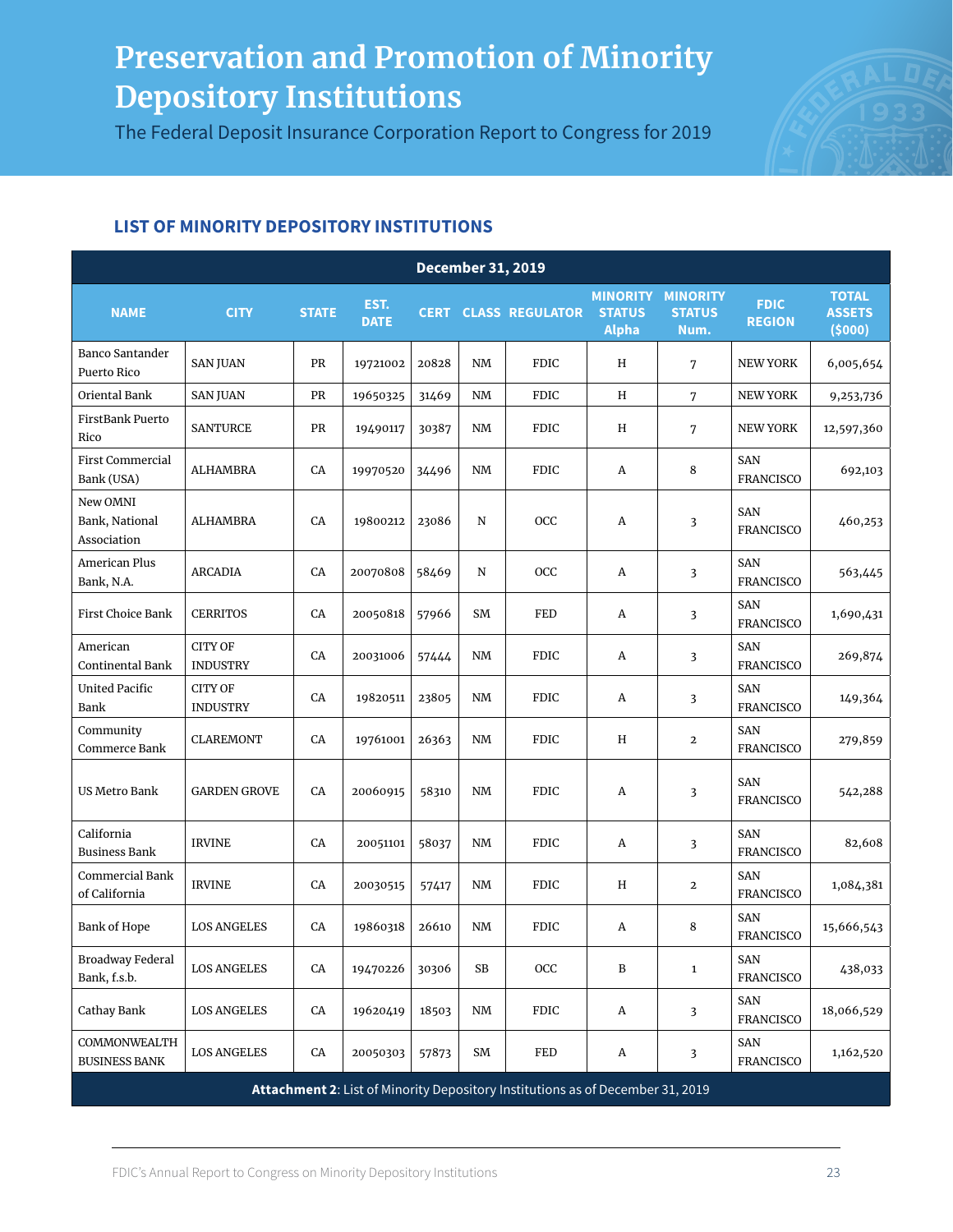The Federal Deposit Insurance Corporation Report to Congress for 2019



| <b>December 31, 2019</b>         |                                  |              |                     |       |           |                                                                                |                                                  |                                          |                                |                                         |  |  |
|----------------------------------|----------------------------------|--------------|---------------------|-------|-----------|--------------------------------------------------------------------------------|--------------------------------------------------|------------------------------------------|--------------------------------|-----------------------------------------|--|--|
| <b>NAME</b>                      | <b>CITY</b>                      | <b>STATE</b> | EST.<br><b>DATE</b> |       |           | <b>CERT CLASS REGULATOR</b>                                                    | <b>MINORITY</b><br><b>STATUS</b><br><b>Alpha</b> | <b>MINORITY</b><br><b>STATUS</b><br>Num. | <b>FDIC</b><br><b>REGION</b>   | <b>TOTAL</b><br><b>ASSETS</b><br>(5000) |  |  |
| CTBC Bank Corp.<br>(USA)         | <b>LOS ANGELES</b>               | CA           | 19650427            | 19416 | NM        | <b>FDIC</b>                                                                    | A                                                | 8                                        | SAN<br><b>FRANCISCO</b>        | 3,673,681                               |  |  |
| Eastern<br>International<br>Bank | <b>LOS ANGELES</b>               | CA           | 19850226            | 32277 | <b>NM</b> | <b>FDIC</b>                                                                    | A                                                | 3                                        | SAN<br><b>FRANCISCO</b>        | 128,700                                 |  |  |
| Hanmi Bank                       | <b>LOS ANGELES</b>               | CA           | 19821215            | 24170 | NM        | <b>FDIC</b>                                                                    | A                                                | 8                                        | <b>SAN</b><br><b>FRANCISCO</b> | 5,530,677                               |  |  |
| Open Bank                        | <b>LOS ANGELES</b>               | CA           | 20050610            | 57944 | NM        | <b>FDIC</b>                                                                    | A                                                | 3                                        | SAN<br><b>FRANCISCO</b>        | 1,179,378                               |  |  |
| Pacific City Bank                | <b>LOS ANGELES</b>               | CA           | 20030918            | 57463 | NM        | <b>FDIC</b>                                                                    | A                                                | 3                                        | <b>SAN</b><br><b>FRANCISCO</b> | 1,746,302                               |  |  |
| Preferred Bank                   | <b>LOS ANGELES</b>               | CA           | 19911223            | 33539 | NM        | <b>FDIC</b>                                                                    | A                                                | 3                                        | <b>SAN</b><br><b>FRANCISCO</b> | 4,630,165                               |  |  |
| Royal Business<br>Bank           | <b>LOS ANGELES</b>               | CA           | 20081118            | 58816 | NM        | <b>FDIC</b>                                                                    | Α                                                | 8                                        | <b>SAN</b><br><b>FRANCISCO</b> | 2,783,284                               |  |  |
| Gateway Bank,<br>F.S.B.          | <b>OAKLAND</b>                   | CA           | 19900608            | 33103 | SB        | OCC                                                                            | A                                                | 3                                        | <b>SAN</b><br><b>FRANCISCO</b> | 128,563                                 |  |  |
| Metropolitan<br>Bank             | <b>OAKLAND</b>                   | CA           | 19830901            | 25869 | <b>NM</b> | <b>FDIC</b>                                                                    | Α                                                | 3                                        | <b>SAN</b><br><b>FRANCISCO</b> | 181,441                                 |  |  |
| East West Bank                   | PASADENA                         | CA           | 19720101            | 31628 | SM        | <b>FED</b>                                                                     | A                                                | 8                                        | SAN<br><b>FRANCISCO</b>        | 44,181,503                              |  |  |
| EverTrust Bank                   | PASADENA                         | CA           | 19950503            | 34010 | NM        | FDIC                                                                           | A                                                | 8                                        | <b>SAN</b><br><b>FRANCISCO</b> | 945,202                                 |  |  |
| Pacific Alliance<br>Bank         | <b>ROSEMEAD</b>                  | CA           | 20061227            | 58234 | NM        | <b>FDIC</b>                                                                    | A                                                | 3                                        | SAN<br><b>FRANCISCO</b>        | 269,124                                 |  |  |
| First General Bank               | <b>ROWLAND</b><br><b>HEIGHTS</b> | CA           | 20051013            | 58060 | NM        | <b>FDIC</b>                                                                    | A                                                | 3                                        | SAN<br><b>FRANCISCO</b>        | 977,318                                 |  |  |
| Bank of the Orient               | SAN FRANCISCO                    | CA           | 19710317            | 20387 | SM        | FED                                                                            | A                                                | 3                                        | SAN<br><b>FRANCISCO</b>        | 894,124                                 |  |  |
| California Pacific<br>Bank       | SAN FRANCISCO                    | CA           | 19801016            | 23242 | NM        | <b>FDIC</b>                                                                    | A                                                | 3                                        | SAN<br><b>FRANCISCO</b>        | 77,392                                  |  |  |
| <b>Mission National</b><br>Bank  | <b>SAN FRANCISCO</b>             | CA           | 19820216            | 23749 | N         | OCC                                                                            | A                                                | 3                                        | SAN<br><b>FRANCISCO</b>        | 250,037                                 |  |  |
|                                  |                                  |              |                     |       |           | Attachment 2: List of Minority Depository Institutions as of December 31, 2019 |                                                  |                                          |                                |                                         |  |  |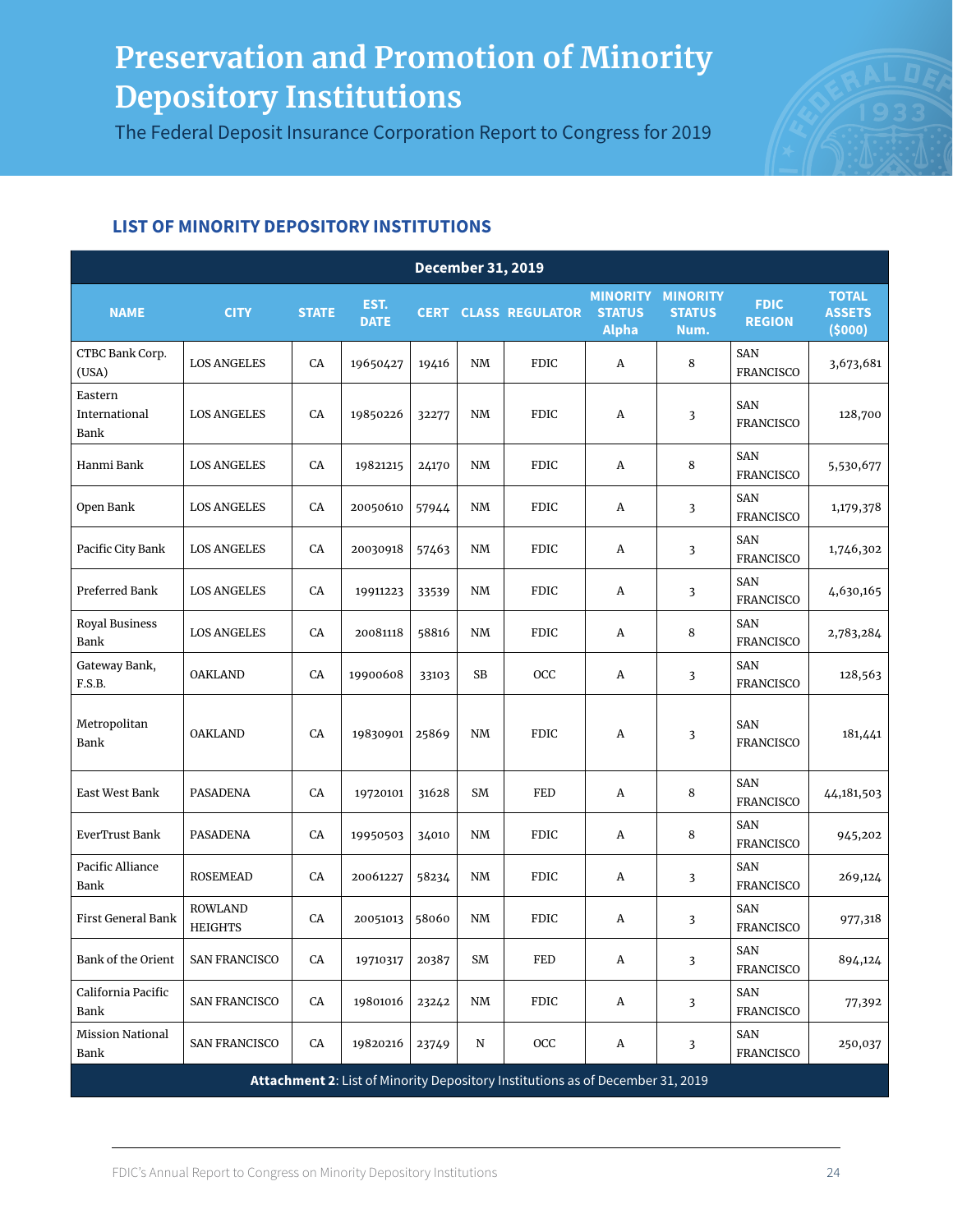The Federal Deposit Insurance Corporation Report to Congress for 2019



| <b>December 31, 2019</b>                     |                    |              |                     |       |             |                                                                                |                               |                                                   |                                |                                         |  |  |
|----------------------------------------------|--------------------|--------------|---------------------|-------|-------------|--------------------------------------------------------------------------------|-------------------------------|---------------------------------------------------|--------------------------------|-----------------------------------------|--|--|
| <b>NAME</b>                                  | <b>CITY</b>        | <b>STATE</b> | EST.<br><b>DATE</b> |       |             | <b>CERT CLASS REGULATOR</b>                                                    | <b>STATUS</b><br><b>Alpha</b> | <b>MINORITY MINORITY</b><br><b>STATUS</b><br>Num. | <b>FDIC</b><br><b>REGION</b>   | <b>TOTAL</b><br><b>ASSETS</b><br>(5000) |  |  |
| Asian Pacific<br>National Bank               | <b>SAN GABRIEL</b> | CA           | 19900725            | 33013 | ${\bf N}$   | OCC                                                                            | A                             | $\overline{3}$                                    | <b>SAN</b><br><b>FRANCISCO</b> | 56,537                                  |  |  |
| Mega Bank                                    | <b>SAN GABRIEL</b> | CA           | 20080205            | 58401 | NM          | <b>FDIC</b>                                                                    | A                             | $\overline{3}$                                    | <b>SAN</b><br><b>FRANCISCO</b> | 389,990                                 |  |  |
| Universal Bank                               | <b>WEST COVINA</b> | CA           | 19541117            | 30722 | <b>SB</b>   | <b>OCC</b>                                                                     | A                             | $\overline{\mathbf{3}}$                           | <b>SAN</b><br><b>FRANCISCO</b> | 417,227                                 |  |  |
| California<br>International<br>Bank, N.A.    | WESTMINSTER        | CA           | 20051130            | 57974 | N           | OCC                                                                            | A                             | $\overline{\mathbf{3}}$                           | <b>SAN</b><br><b>FRANCISCO</b> | 42,943                                  |  |  |
| Bank of Whittier,<br>National<br>Association | WHITTIER           | CA           | 19821220            | 24211 | $\mathbf N$ | OCC                                                                            | A                             | 3                                                 | <b>SAN</b><br><b>FRANCISCO</b> | 73,884                                  |  |  |
| ANZ Guam, Inc.                               | <b>HAGATNA</b>     | GU           | 19910111            | 33316 | NM          | <b>FDIC</b>                                                                    | A                             | 8                                                 | <b>SAN</b><br><b>FRANCISCO</b> | 335,195                                 |  |  |
| Bank of Guam                                 | <b>HAGATNA</b>     | GU           | 19721211            | 20884 | <b>NM</b>   | <b>FDIC</b>                                                                    | A                             | 3                                                 | SAN<br><b>FRANCISCO</b>        | 1,944,695                               |  |  |
| BankPacific, Ltd                             | <b>HAGATNA</b>     | GU           | 19530101            | 30692 | SL          | <b>FDIC</b>                                                                    | A                             | $\overline{3}$                                    | <b>SAN</b><br><b>FRANCISCO</b> | 154,562                                 |  |  |
| Finance Factors,<br>Ltd.                     | HONOLULU           | HI           | 19520514            | 25158 | NM          | <b>FDIC</b>                                                                    | A                             | $\overline{\mathbf{3}}$                           | <b>SAN</b><br><b>FRANCISCO</b> | 589,208                                 |  |  |
| Hawaii National<br><b>Bank</b>               | HONOLULU           | HI           | 19600916            | 18296 | N           | OCC                                                                            | A                             | 3                                                 | <b>SAN</b><br><b>FRANCISCO</b> | 665,004                                 |  |  |
| Ohana Pacific<br><b>Bank</b>                 | HONOLULU           | HI           | 20060601            | 58231 | NM          | <b>FDIC</b>                                                                    | A                             | $\overline{\mathbf{3}}$                           | <b>SAN</b><br><b>FRANCISCO</b> | 183,814                                 |  |  |
| OneUnited Bank                               | <b>BOSTON</b>      | MA           | 19820802            | 23966 | <b>NM</b>   | <b>FDIC</b>                                                                    | B                             | $\mathbf{1}$                                      | <b>SAN</b><br><b>FRANCISCO</b> | 654,051                                 |  |  |
| Eagle Bank                                   | <b>POLSON</b>      | MТ           | 20060725            | 58282 | NM          | <b>FDIC</b>                                                                    | N                             | 4                                                 | SAN<br><b>FRANCISCO</b>        | 70,491                                  |  |  |
| UniBank                                      | <b>LYNNWOOD</b>    | <b>WA</b>    | 20061101            | 58407 | NM          | <b>FDIC</b>                                                                    | A                             | $\overline{3}$                                    | SAN<br><b>FRANCISCO</b>        | 347,435                                 |  |  |
| <b>Total</b>                                 |                    |              | Count               | 144   |             |                                                                                |                               |                                                   |                                | 248,619,176                             |  |  |
|                                              |                    |              |                     |       |             | Attachment 2: List of Minority Depository Institutions as of December 31, 2019 |                               |                                                   |                                |                                         |  |  |